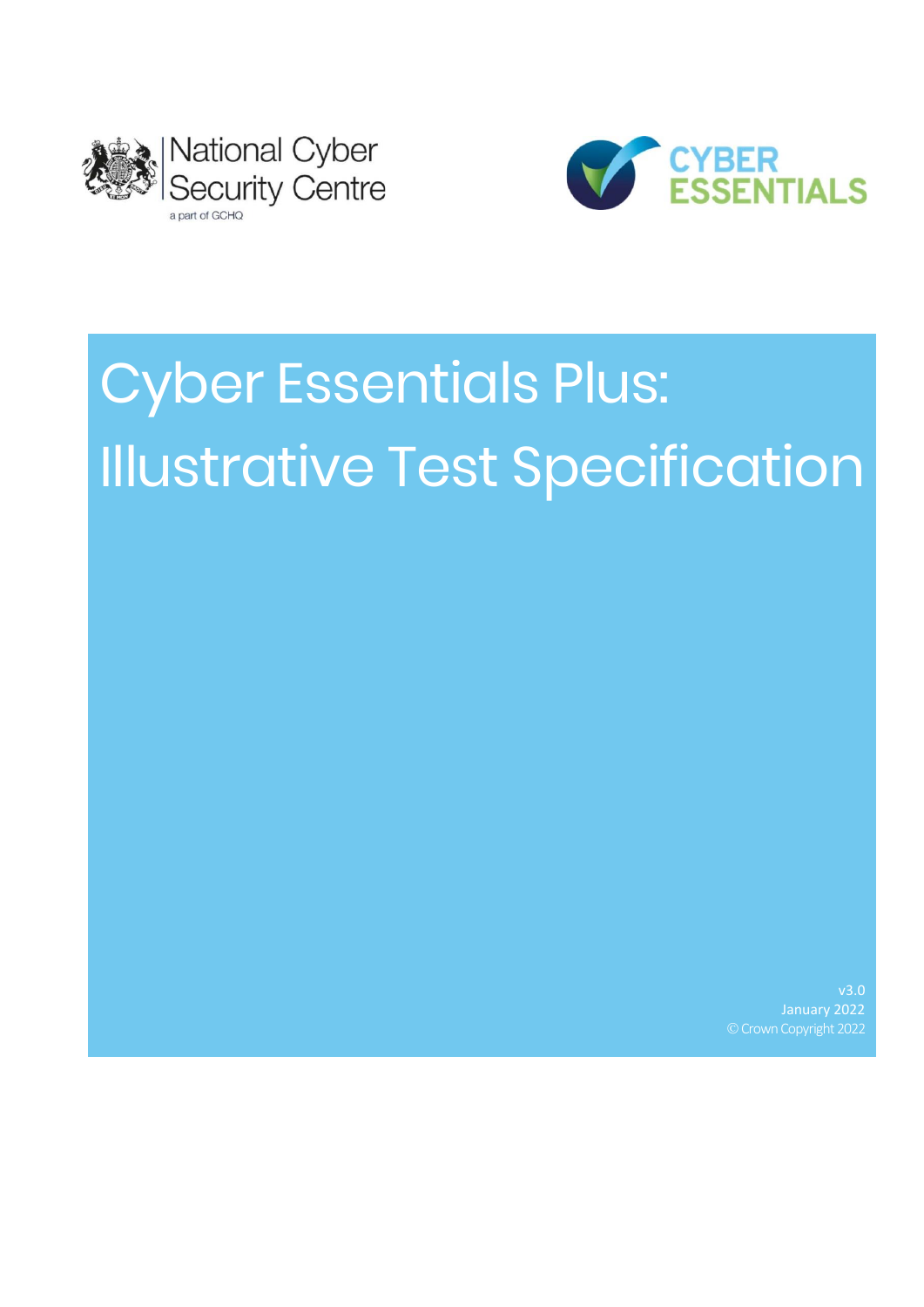# Contents

| Test Case 2: Check patching, by authenticated vulnerability scan of devices7    |  |
|---------------------------------------------------------------------------------|--|
|                                                                                 |  |
|                                                                                 |  |
|                                                                                 |  |
|                                                                                 |  |
|                                                                                 |  |
|                                                                                 |  |
|                                                                                 |  |
|                                                                                 |  |
|                                                                                 |  |
|                                                                                 |  |
|                                                                                 |  |
|                                                                                 |  |
|                                                                                 |  |
|                                                                                 |  |
| Test Case 4: Check effectiveness of defences against malware delivered by email |  |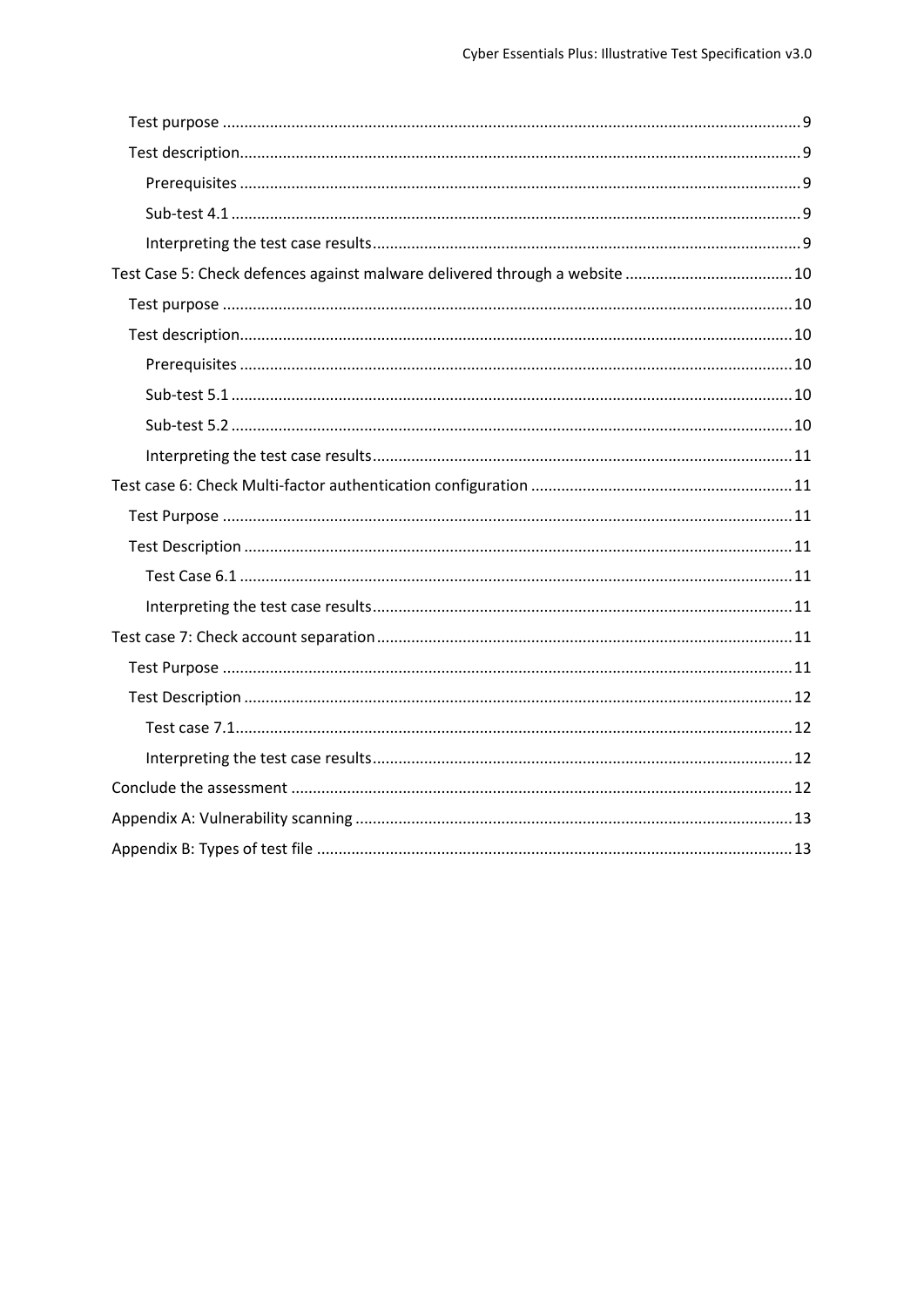This illustrative test specification exists to help the Cyber Essentials Delivery Partner develop their own test specifications for their Certification Bodies to carry out **Cyber Essentials Plus** assessments.

The purpose of this illustration is to encourage a consistent approach, since Applicants should be able to expect the same certification outcome, no matter which Certification Body they ultimatelyuse.

Throughout this illustration we address the Assessor directly, so that all task steps are as clear aspossible. We also include some contextual notes for the Delivery Partner.

# <span id="page-3-0"></span>What's new

- Added Test Case 6 to check MFA configuration
- Added Test Case 7 to check account separation
- Updated the sub-test flow diagram
- Cloud services added to the coverage of internal testing section
- Removed the 90% sample set rule in relation to devices tested
- Vectors included in Test Case 2 removed to align with the CE security update management control
- Servers added to scope of Test Case 3
- Updated Test Case 5

# <span id="page-3-1"></span>Audience

This document is mostly aimed at personnel who actually conduct Cyber Essentials Plus assessments on behalf of Certification Bodies (the 'Assessor', or 'you').

It may also be of interest to the organisation seeking Cyber Essentials Plus certification (the 'Applicant') — staff involved in the process may wish to understand the test criteria that make up the assessment.

# <span id="page-3-2"></span>Purpose

The purpose of this test specification is to facilitate independent testing to check the Applicant's compliance with the technical requirements of the Cyber Essentials scheme, and to:

- ensure this has indeed resulted in adequate defences against the threats in scope
- detail the required tests, and the criteria for 'pass' or 'fail' in assessment for certification

You must agree the boundary of scope with the Applicant *before* testing begins. Refer to **Requirements for IT Infrastructure** (Cyber Essentials scheme).

This illustrative test specification exists to help the Cyber Essentials Delivery Partner develop their own test specifications for their Certification Bodies to carry out Cyber Essentials Plus assessments.

The purpose of this illustration is to encourage a consistent approach, since Applicants should be able to expect the same certification outcome, no matter which Certification Body they ultimately use.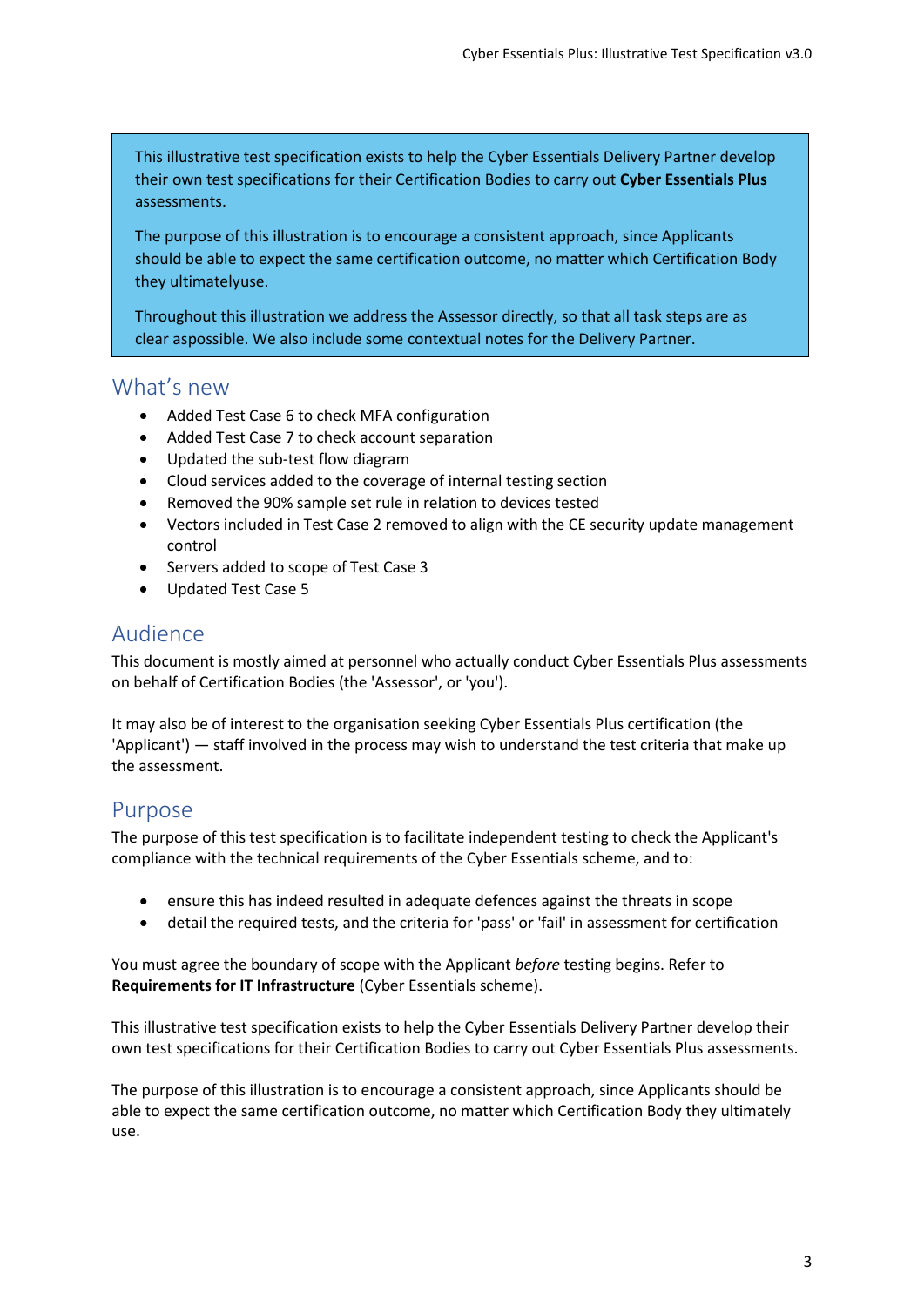Throughout this illustration we address the Assessor directly, so that all task steps are as clear as possible. We also include some contextual notes for the Delivery Partner.

# <span id="page-4-0"></span>Before you begin

Before you start testing, you must ensure you have:

- obtained the appropriate written permission from the Applicant
- agreed the details of the system(s) to be tested, and when this testing will occur, with the Applicant
- the correct template for the report you will compile for the Applicant the format of this report is set by the Delivery Partner

# <span id="page-4-1"></span>General prerequisites for testing

You will need the following prerequisites for tests 2 to 7:

- $\bullet$  to be able to send arbitrary emails to an account operated by the Applicant  $-$  that is, you need an external email system that performs no filtering and is not deny listed
- [test files, hosted on an external website owned by the Certification Body \(see Appendix B:](#page-13-2)  Types of test file) — you may need to have the Applicant arrange access to this site, perhaps adding it to their allow list
- users with appropriate credentials to perform the tests
- working email clients (and associated email addresses) and web browsers on a sample of the end user devices in scope

# <span id="page-4-2"></span>Success criteria

## <span id="page-4-3"></span>Test results

You must mark the outcome of **each** test case and sub-test with one of the following results:

<span id="page-4-4"></span>Pass:

- Before you mark a test case with a Pass result, you must ensure that every subtest in that test case also resulted in Pass — unless a special exception is stated in this test specification.
- Similarly, before you mark the overall assessment with a Pass result (which would lead to **Cyber Essentials Plus** certification), you must ensure that every test case resulted in Pass.

<span id="page-4-5"></span>Fail:

- If **any** sub-test within this test specification results in Fail then you must also mark the parent test case — and the overall assessment — Fail.
- To be clear: Any single Fail means a Fail for the assessment as a whole unless a special exception is stated in this test specification. In any case, you should remain diligent and complete the assessment in full, to give the Applicant a complete appraisal.

## <span id="page-4-6"></span>Advisory notes

You may include an Advisory Note with any result. Use these to inform the Applicant about relevant improvements they could easily make to improve cyber security, and to explain the rationale for particular test decisions.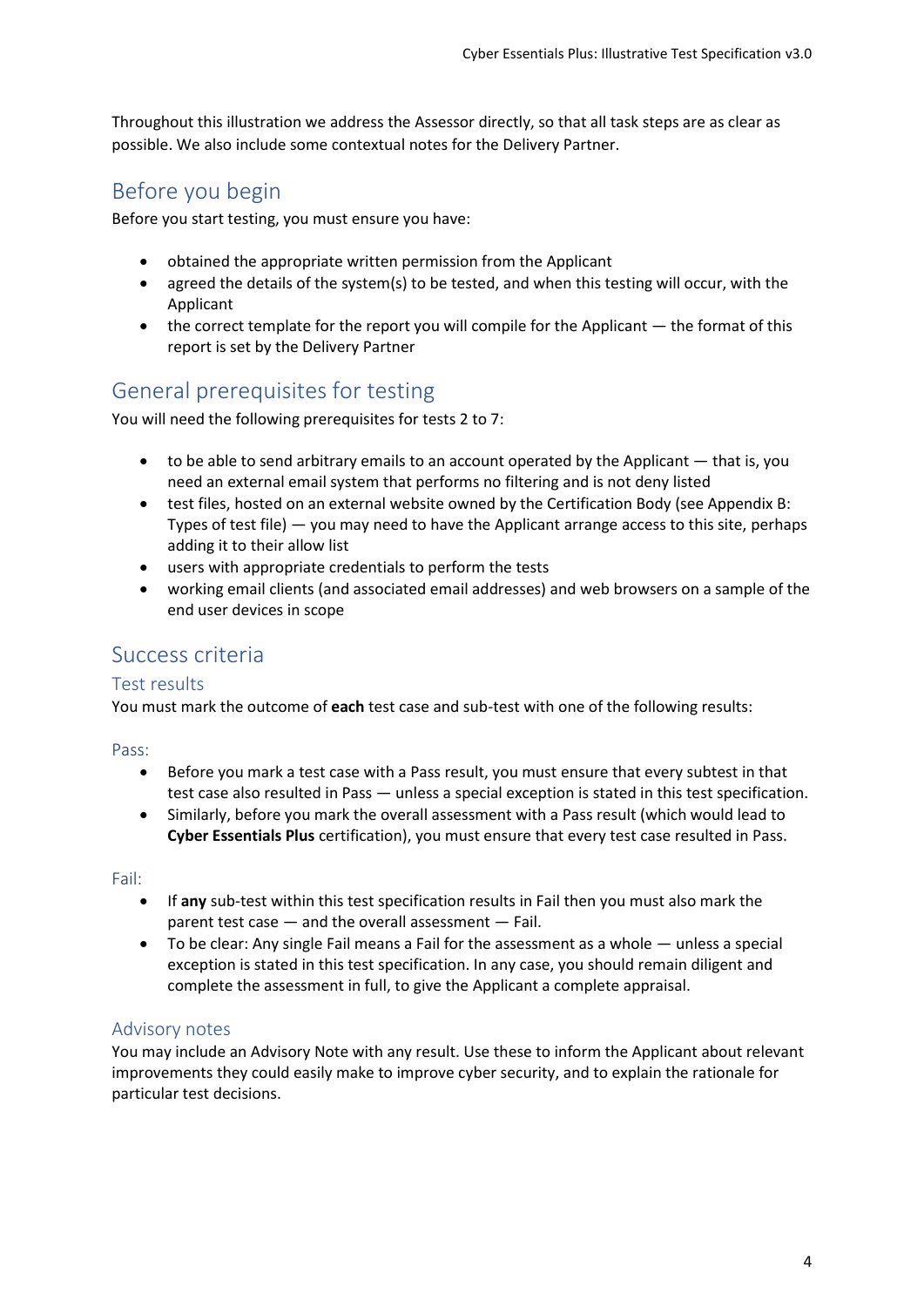# <span id="page-5-0"></span>Test Case 1: Remote vulnerability assessment

## <span id="page-5-1"></span>Test purpose

To test whether an Internet-based opportunist attacker can hack into the Applicant's system with typical low-skill methods.

# <span id="page-5-2"></span>Test description

<span id="page-5-3"></span>**Prerequisites** 

You will need:

- [a vulnerability scanning tool that has been approved by the Delivery Partner](#page-13-2)  see Appendix A: Vulnerability scanning
- to have identified the IP addresses to be scanned

Where dynamic IP addresses are in use for an Internet connection, the scope may be defined in terms of appropriate DNS entries.

Take care with such addresses to ensure services like carrier-grade NAT do not inadvertently send assessment traffic to the wrong destination.

#### <span id="page-5-4"></span>Sub-test 1.1

- 1. Identify all of the IP addresses currently in use by the Applicant. This must include IaaS where used.
- 2. Scan all identified IP addresses, on the recommended set of TCP and UDP ports (see [Appendix A: Vulnerability scanning](#page-13-2)).
- 3. For each Internet-accessible service you discover use the flow diagram and notes below to determine whether to record a Pass or Fail result for the service.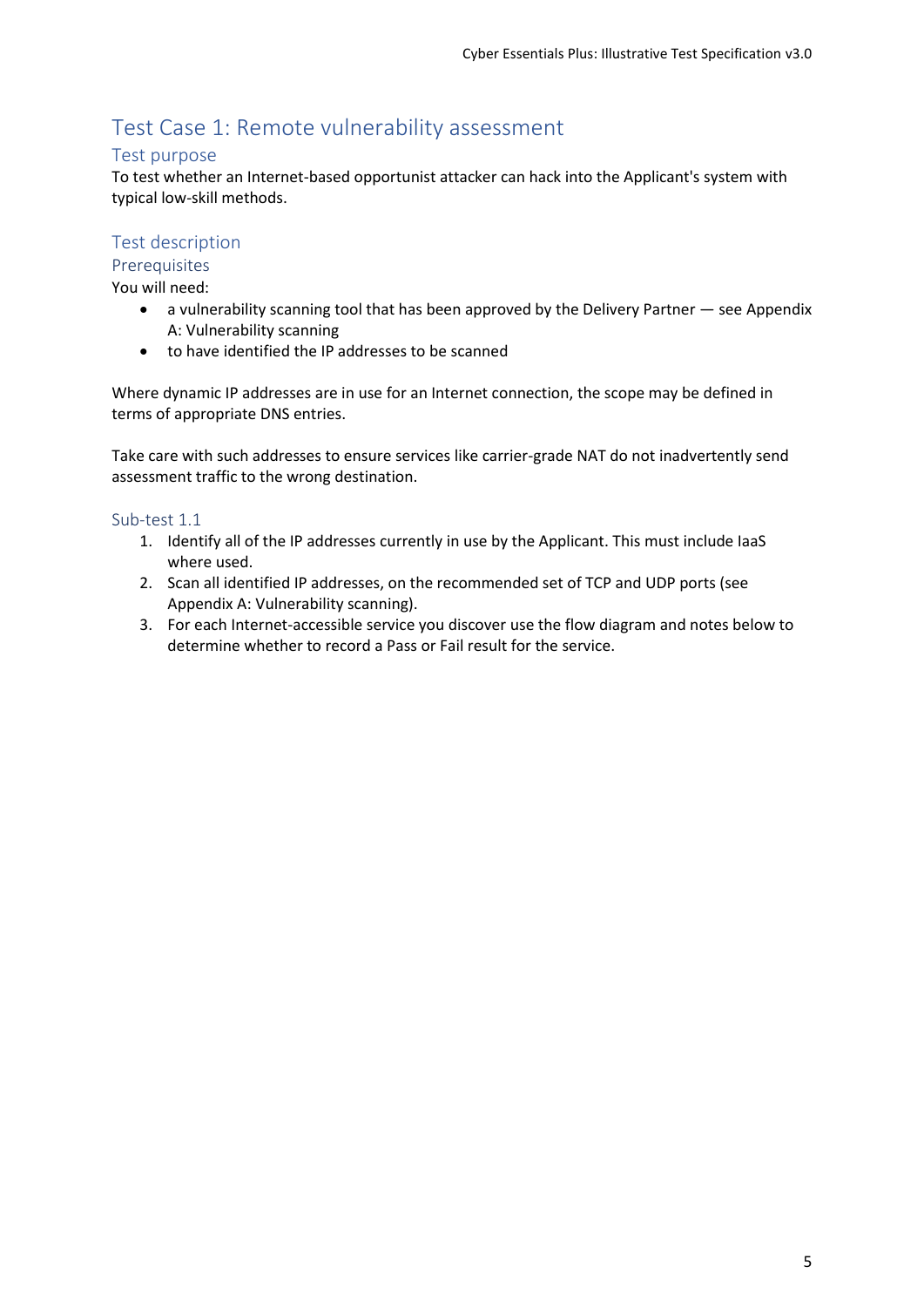

*Figure 1: Sub-test flow diagram for assessing services accessible through the firewall.*

#### <span id="page-6-0"></span>Interpreting the test case results

If you determine a Pass result for every service tested under Sub-test 1.1, then record a Pass result for this test case. Otherwise, record a Fail result.

## <span id="page-6-1"></span>Sample Testing

The remaining tests apply to all computing devices within the boundary of scope. This includes:

• end user devices (EUDs) that can connect to organisational data or services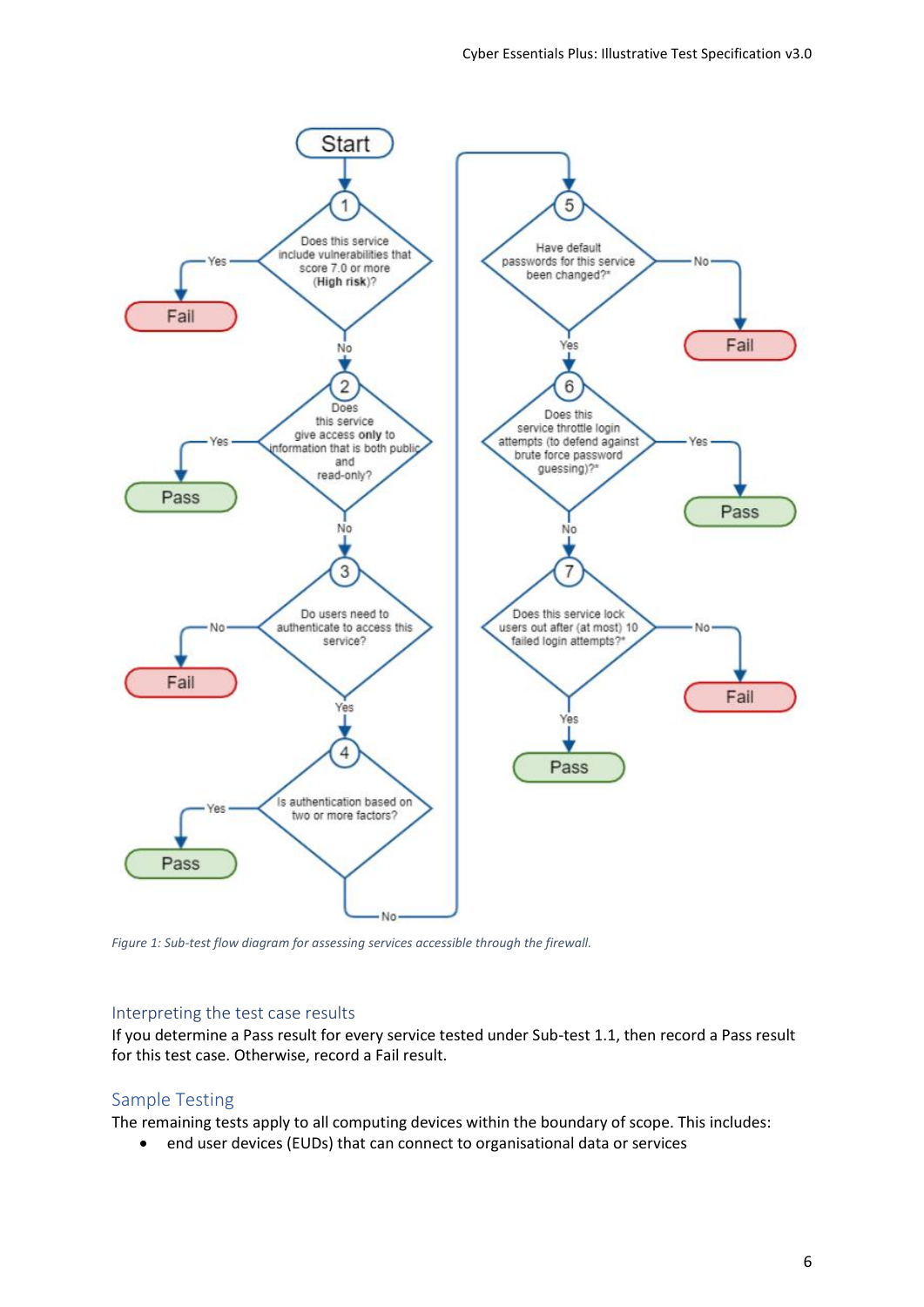- servers on which standard (that is, non-administrator) users can obtain an interactive desktop environment
- all types of cloud service (IaaS, Paas, or SaaS)

On all but the smallest networks it will be impractical to test every device that is within the agreed boundary of scope. Instead, test a representative sample — but take steps to ensure you can be confident that your sample of devices (including servers, EUDs) is actually representative.

- Many organisations use standardised configurations for their servers and EUDs. In such cases, much of the organisation's equipment can be covered by a small number of representative samples.
- We recommend that you aim to satisfy yourself that, in total, your testing is representative of all the devices in scope. The actual number of representative devices you will need to test to achieve this level of confidence will depend on the amount of variation that exists as a result of the Applicant's particular provisioning processes, and their effectiveness.

All cloud services must be tested using a representative sample of user accounts. This must consist of at least one normal user and one administrative user for every cloud service used. The same users can be used across multiple cloud services.

# <span id="page-7-0"></span>Test Case 2: Check patching, by authenticated vulnerability scan of devices

Perform this test on sampled EUD, servers and IaaS instances.

## <span id="page-7-1"></span>Test purpose

Identify missing patches and security updates that leave vulnerabilities that threats within the scope of the scheme could easily exploit.

# <span id="page-7-2"></span>Test description

## <span id="page-7-3"></span>Prerequisites

In addition to the general prerequisites testing, you will need:

• [a vulnerability scanning tool that has been approved by the Delivery Partner](#page-13-2) — see Appendix A: Vulnerability scanning

## <span id="page-7-4"></span>Sub-test 2.1

For each device to be tested, scan with the approved vulnerability scanning tool.

Using the output of the scan, identify vulnerabilities that meet **any** of the three following criteria:

- Described by the vendor as 'critical' or 'high risk'
- Has a CVSS v3 score of 7 or above
- There are no details of the level of vulnerabilities the update fixes provided by the vendor

If there are any vulnerabilities which meet the above criteria, and for which the vendor provided patch has been available for more than 14 days prior to testing, record a Fail result for the sub-test. Otherwise, record a Pass result.

The idea here is to assess each vulnerability in context and try to determine if an internet-based attacker really could exploit it and harm the Applicant.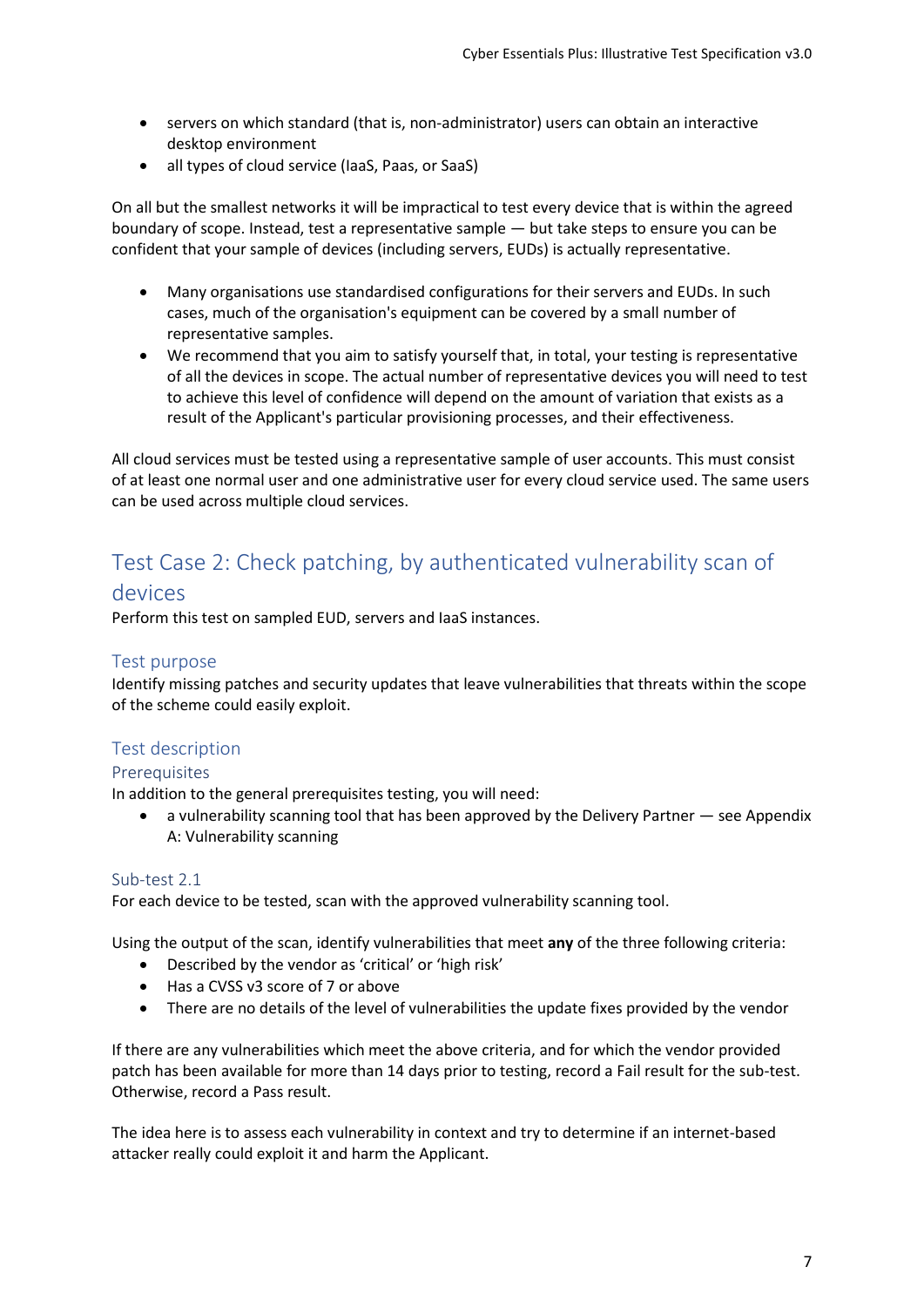Virtual patching is not an acceptable mitigation to the security vulnerabilities of legacy unsupported operating systems long term and so will not be recognised as a mechanism for compliance with Cyber Essential requirements.

#### <span id="page-8-0"></span>Interpreting the test case results

If you determine a Pass result for all sub-tests, then record a Pass result for this test case. Otherwise, record a Fail result.

# <span id="page-8-1"></span>Test Case 3: Check malware protection

Perform this test on sampled EUD, servers and IaaS instances.

## <span id="page-8-2"></span>Test purpose

To check that all the devices in scope benefit from at least a basic level of malware protection.

## <span id="page-8-3"></span>Test description

#### <span id="page-8-4"></span>Prerequisites

Identify what type of malware protection each device in the sample set uses — antivirus software, application allow listing or application sandboxing.

#### <span id="page-8-5"></span>Selecting appropriate sub-tests

Perform the following sub-tests as appropriate for the form of malware protection in use.

#### <span id="page-8-6"></span>Sub-test 3.1 (for devices that use antivirus software)

For each device in the sample set, check that:

- all anti-malware definitions released within the 24 hours prior to testing have been installed
- all anti-malware engine updates released within the 30 days prior to testing have been installed

If **both** of these are true, record a Pass result for this sub-test. Otherwise, record a Fail result.

# <span id="page-8-7"></span>Sub-test 3.2 (for devices that use certificate-based application allow listing)

For each device in the sample set, check that:

- the list of trusted root certificates is the standard set as provided by the operating system manufacturer, or a subset thereof
- additional trusted root certificates are added only with the Applicant's explicit agreement
- an unsigned executable, and an executable signed with a certificate that does not chain to a trusted certificate, will not execute on the device
- operating system policy settings are appropriate to ensure code signing applies to all executable file formats, as applicable to the device

If **all** of these are true, record a Pass result for this sub-test. Otherwise, record a Fail result.

#### <span id="page-8-8"></span>Sub-test 3.3 (for devices that use application sandboxing)

For each device in the sample set, check that: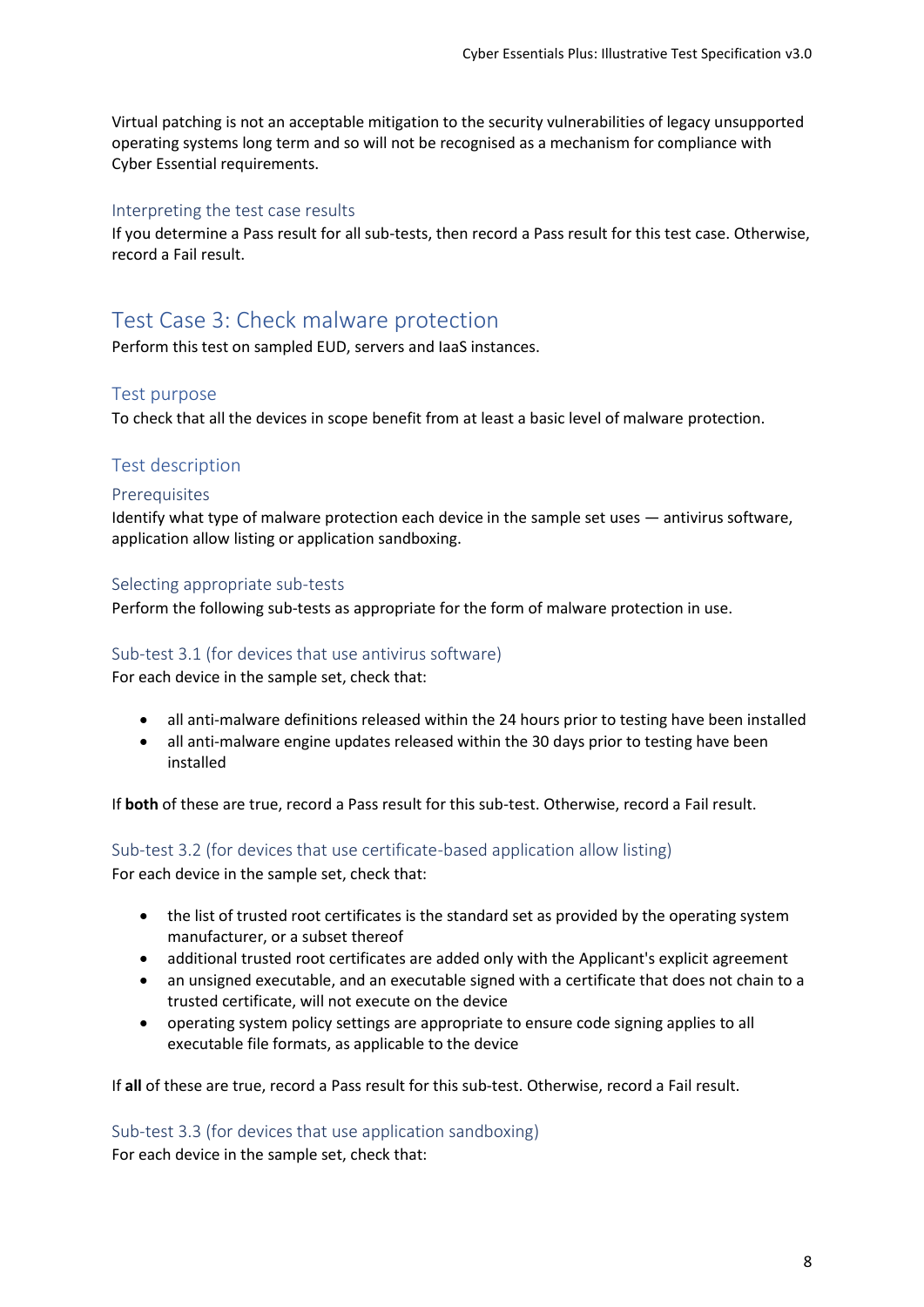• application sandboxing is operational and applies to all user-installed applications

If this is true, record a Pass result for this sub-test. Otherwise, record a Fail result.

#### <span id="page-9-0"></span>Interpreting the test case results

If you determine a Pass result for **all** sub-tests, then record a Pass result for this test case. Otherwise, record a Fail result.

# <span id="page-9-1"></span>Test Case 4: Check effectiveness of defences against malware delivered by email

Perform this test on any sampled EUD, servers and cloud environments where email can be received by users ("user environments").

## <span id="page-9-2"></span>Test purpose

To test protection against malware that is delivered via email attachments.

## <span id="page-9-3"></span>Test description

#### <span id="page-9-4"></span>Prerequisites

See the general prerequisites for testing, and especially note [Appendix B: Types of test file.](#page-13-2)

#### <span id="page-9-5"></span>Sub-test 4.1

For each user environment in the sample set:

- 1. Establish a baseline by sending a simple email from your remote test account, with no attachments. Observe the user to verify that this email arrives successfully at the test destination.
- 2. Determine what types of file you should test for and ready your test emails. You'll need one email for every type of file to be tested, given that you'll attach one test file to each email.
- 3. Attempt to send each test email from your remote test account to the test destination. Observe the user attempting to open each attached test file. Note the result.

If any of the malware test files arrive successfully **and** the user is **not** blocked from accessing them then record a Fail result for this sub-test.

If any of the executable test files arrive successfully **and** can be executed without a prompt warning the users whether or not to proceed then record a Fail result for this subtest.

Otherwise, record a Pass result for this sub-test.

#### <span id="page-9-6"></span>Interpreting the test case results

If you determine a Pass result for all sub-tests, then record a Pass result for this test case. Otherwise, record a Fail result.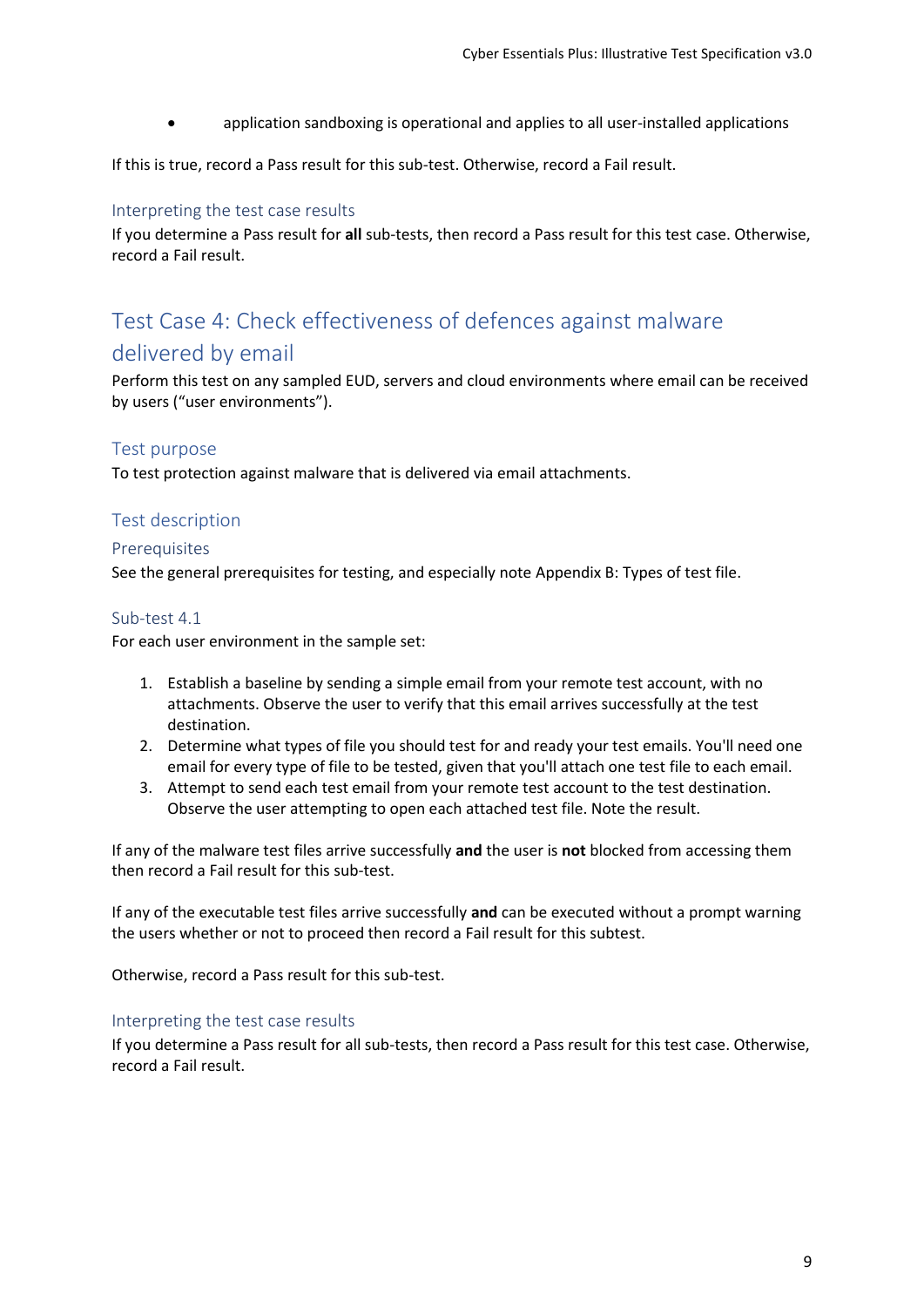# <span id="page-10-0"></span>Test Case 5: Check defences against malware delivered through a

# website

Perform this test on any sampled EUD, servers and cloud environments where browsing can be performed by users ("user environments").

# <span id="page-10-1"></span>Test purpose

To test whether or not user environments have protection from malware delivered through a website.

# <span id="page-10-2"></span>Test description

## <span id="page-10-3"></span>**Prerequisites**

See the general prerequisites for internal testing, and especially note [Appendix B: Types of test file](#page-13-2).

Also, have the Applicant configure the web content filter to provide an amount of filtering for the approved external website that is representative of the filtering performed with most other allowed sites (that is, those that are not specifically deny listed).

The rationale for this approach is based on the assumption that there probably is an allow listed site from which files can be downloaded, somewhere. Testing for **Cyber Essentials Plus** simulates this by using the approved external website.

#### <span id="page-10-4"></span>Sub-test 5.1

Use the **executable test files** for these tests.

For each user environment in the sample set:

For every web browser installed on the user environment:

Perform these steps on each test file in turn and record the sub-test result.

- 1. observe that the user can access the Internet, if they are prevented from accessing the internet record a Pass result for this sub-test;
- 2. observe the user attempting to download the approved test files, if the user is prevented from downloading the files or is presented with an acknowledgeable warning record a Pass result for this sub-test;
- 3. if any test file is downloaded and runs automatically record a Fail for this sub-test;
- 4. if any test file is downloaded but when accessed presents the user with an acknowledgeable warning record a Pass for this sub-test;
- 5. otherwise record a Fail for this sub-test.

## <span id="page-10-5"></span>Sub-test 5.2

Use the **malware test files** for these tests.

For each user environment in the sample set:

For every web browser installed on the user environment:

Perform these steps on each test file in turn and record the sub-test result.

1. observe that the user can access the Internet, if they are prevented from accessing the internet record a Pass result for this sub-test;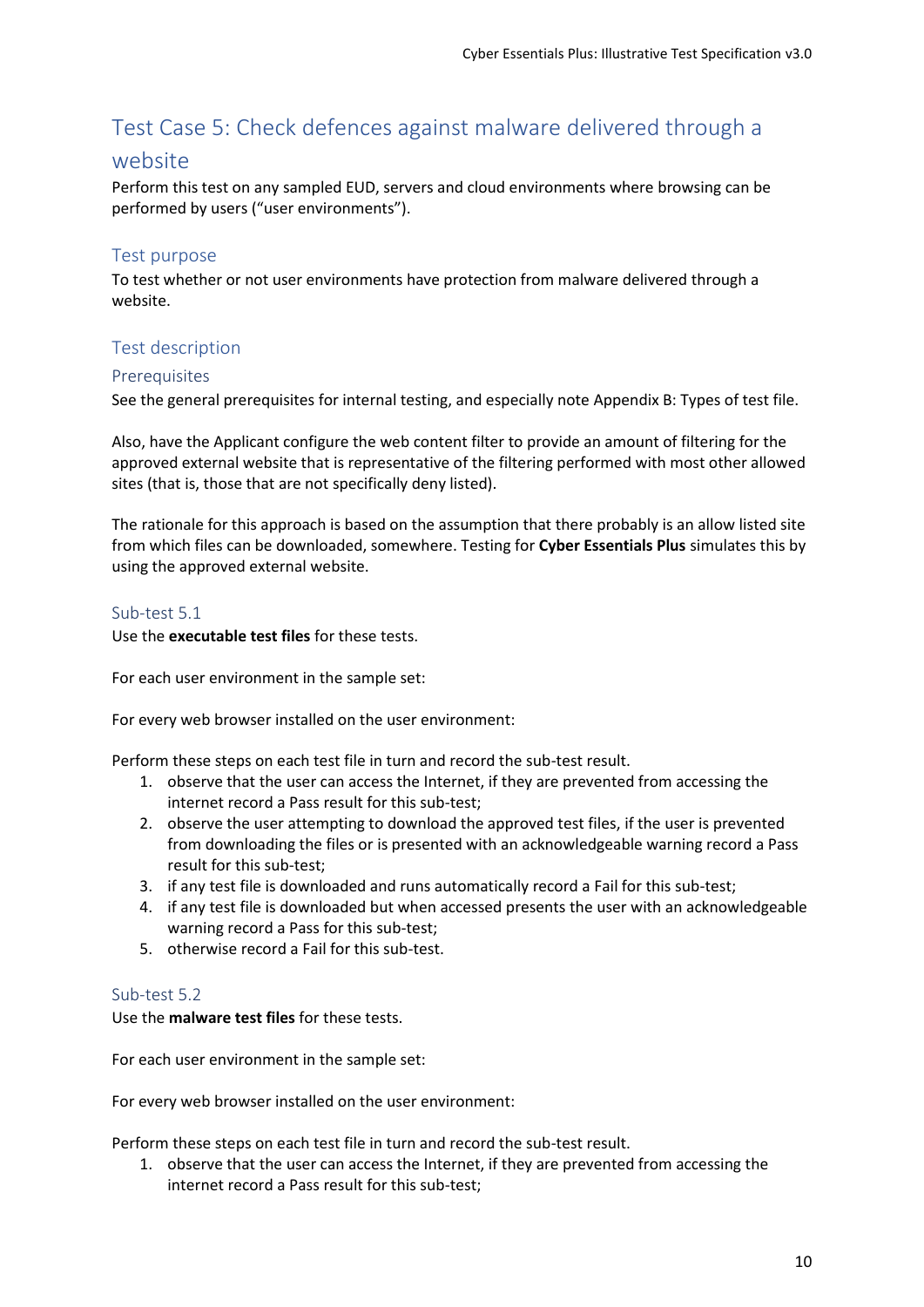- 2. observe the user attempting to download the approved test files, if the user is prevented from downloading the files record a Pass result for this sub-test;
- 3. if any test file is downloaded and runs automatically record a Fail for this sub-test;
- 4. if any test file is downloaded and the user is not prevented from accessing them record a Fail for this sub-test;
- 5. otherwise record a Pass for this sub-test.

#### <span id="page-11-0"></span>Interpreting the test case results

If you determine a Pass result for all sub-tests, then record a Pass result for this test case. Otherwise, record a Fail result.

# <span id="page-11-1"></span>Test case 6: Check Multi-factor authentication configuration

Perform this test on all cloud services.

#### <span id="page-11-2"></span>Test Purpose

To test cloud services declared in scope have been configured for multi factor authentication (MFA).

# <span id="page-11-3"></span>Test Description

Users of sampled devices to attempt to log into the organisations cloud services using their organisation issued accounts.

All cloud services to be tested for User and Administrator Access. Where multiple cloud services share an authentication service this test only needs to be performed once for each authentication service.

#### <span id="page-11-4"></span>Test Case 6.1

- 1. Assessor to observe users accessing cloud services using their organisation issued accounts on an untrusted device or from an incognito browser session.
- 2. If test 1 is not possible, the assessor should share an incognito browser session from their device and then observe the user accessing the cloud services.
- 3. Repeat the test for each authentication service in use.

If the test results in the user or administrator being prompted for a form of MFA before access is granted, then award a Pass. Otherwise, record a Fail.

#### <span id="page-11-5"></span>Interpreting the test case results

If you determine a Pass result for all sub-tests, then record a Pass result for this test case. Otherwise, record a Fail result.

# <span id="page-11-6"></span>Test case 7: Check account separation

Perform this test on any sampled EUD, servers and cloud environments where administrative processes can run.

## <span id="page-11-7"></span>Test Purpose

To test user accounts don't have administrator privileges assigned.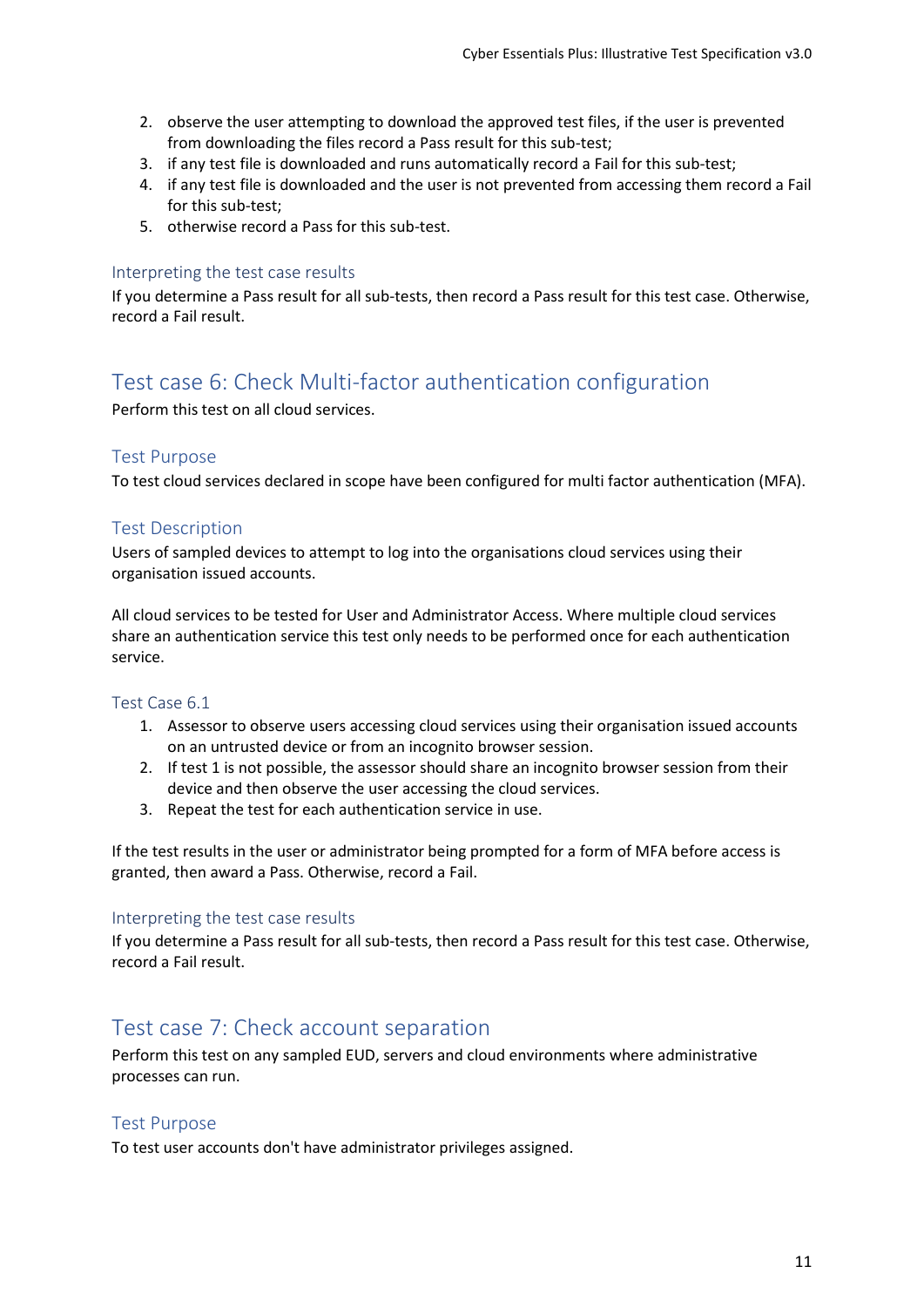## <span id="page-12-0"></span>Test Description

When logged in with a standard user account, they attempt to run a defined administrative process. All sampled devices need to be tested.

#### <span id="page-12-1"></span>Test case 7.1

- 1. Observe a user attempting to run an administration process for the particular sampled operating systems with the current logged in account.
- 2. Repeat the test on every sampled device in the audit.

If the test results in the user being prompted for an additional login and the process does not run using the user account details, then award a Pass. Otherwise, award a Fail.

#### <span id="page-12-2"></span>Interpreting the test case results

If you determine a Pass result for all sub-tests across all sampled devices, then record a Pass result for this test case. Otherwise, record a Fail result.

# <span id="page-12-3"></span>Conclude the assessment

Once all tests above have been completed, compile your report.

It may be that you cannot conclude on the appointed day, perhaps because of some particular technical difficulties with testing. In this case, consult with the Delivery Partner — at their discretion, you may defer tests and arrange to complete them at a later date.

#### *Note for Delivery Partner*

We recommend that you do not allow tests to be deferred for more than one month.

#### **Example**

For some temporary reason you cannot obtain the test files you need for **Test Case 3: Check malware protection**. Without these files you cannot complete the subtests and confirm either a Pass or a Fail result. So, you should revisit when you can obtain the files and complete the test. Then you can mark with a Pass or Fail result, as appropriate.

If you determine a Pass result for **all** test cases then the Applicant passes the overall assessment and you may proceed to award a **Cyber Essentials Plus** certificate.

If you determine a Fail result for any test cases, but these failures result from only a **small** number of minor issues then consult with the Delivery Partner. At their discretion, the Applicant may still pass the overall assessment and then you may proceed to award a **Cyber Essentials Plus** certificate.

#### *Note for Delivery Partner*

We expect this exception to cover situations where:

- 1. Only marginal deviation from the standard is found, in less than 5% of performed tests.
- 2. The evidence does not indicate a wider failure of the Applicant's cyber security processes.

Otherwise, the Applicant fails the overall assessment and you will not award a certificate.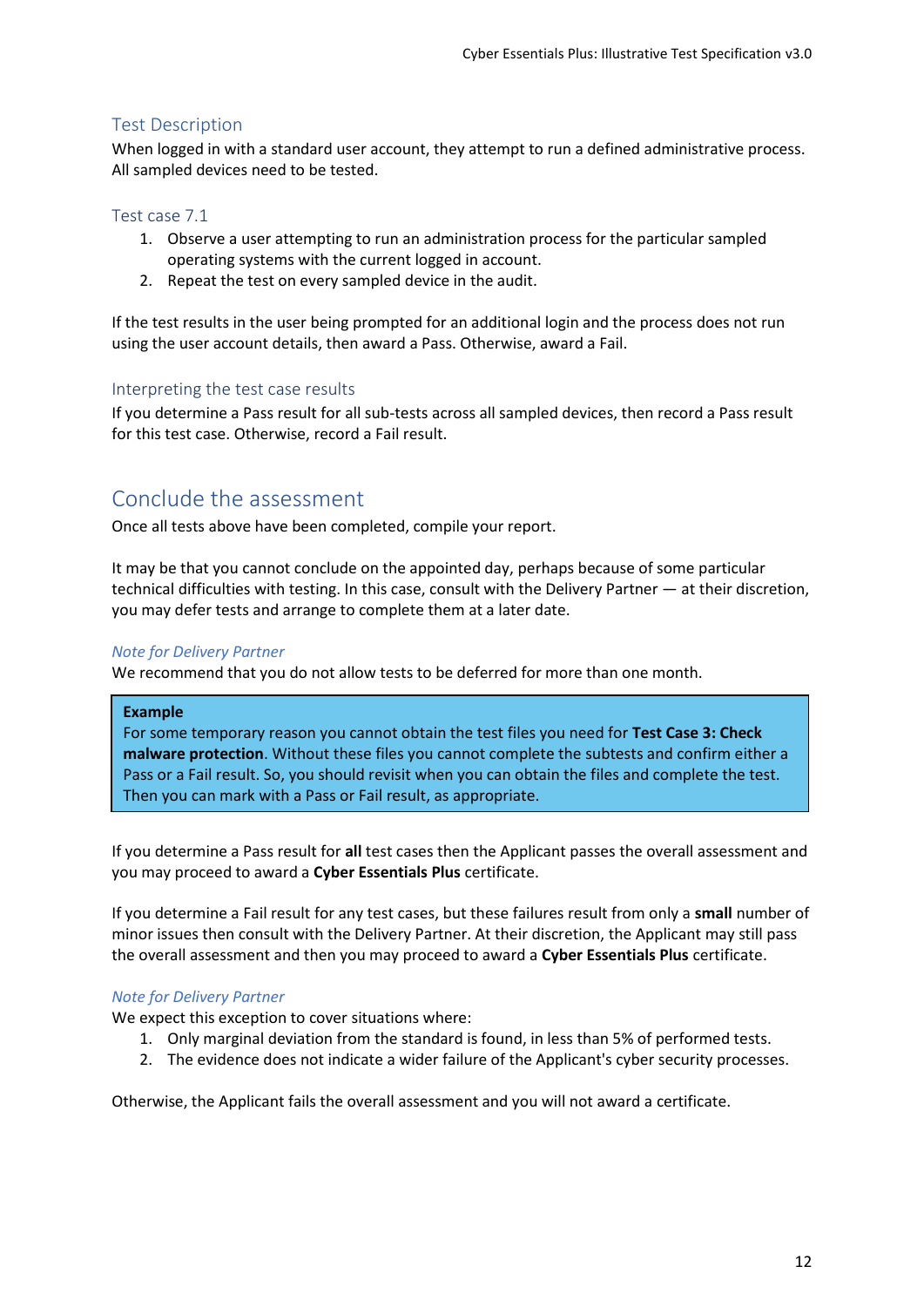# <span id="page-13-2"></span><span id="page-13-0"></span>Appendix A: Vulnerability scanning

The most common Internet services are also the most likely to be probed by low-skilled Internetbased attackers. So, the aim of vulnerability scanning for **Cyber Essentials Plus** is to find and review the security of all such services in use by the Applicant.

- Use the vulnerability scanning tool(s) that the Delivery Partner has approved for use in Cyber Essentials Plus tests. For information on good practices with such tools se[e PCI Approved](https://www.pcisecuritystandards.org/documents/ASV_Program_Guide_v3.1.pdf)  [Scanning Vendors Program Guide.](https://www.pcisecuritystandards.org/documents/ASV_Program_Guide_v3.1.pdf)
- Scan all IP addresses associated with the Applicant. Rather than scanning all ports associated with all IP addresses, you may scan a more limited range specified by the Delivery Partner.

## *Note for Delivery Partner*

We suggest you provide a list of TCP and UDP ports that the Assessor should scan. For a good starting point, see [nmap.org's Well Known Port List: nmap services.](https://nmap.org/book/nmap-services.html)

# <span id="page-13-1"></span>Appendix B: Types of test file

The Delivery Partner is responsible for providing a comprehensive set of test files to your Certification Body.

Your Certification Body is responsible for defining and hosting a sub-set for you to test with, appropriate to the particular Applicant. Check with your Certification Body to ensure you will obtain the correct files for each test.

For test result criteria, we distinguish between two broad groups of test files:

- malware test files anti-malware should detect these and block the user from accessing them
- executable test files the user should at least see a warning and a prompt that allows them to decide whether or not to proceed

## *Note for Delivery Partner*

You must provide the Certification Body with a set of test files that are representative of all the file types that Applicants are likely to encounter, in advance.

You should also encourage the Certification Body to tailor the sub-set of test files that the Assessor will actually use, to suit each Applicant. Each sub-set should reflect the applications and platforms that the particular Applicant is using.

For example, if the Applicant uses only OS X devices then the sub-set need not cover Windows specific file types. Or, if the Applicant uses a mixed environment then the sub-set should cover a suitably wider set of file types.

The full set of representative test files you provide must include:

- container formats (such as .zip and .gz) which the Applicant's environment is able to process
- a range of file types that are executable by default on common platforms both native binaries and scripting languages
- $\bullet$  files of types which users might regularly receive  $-$  such as documents and spreadsheets  $$ but which contain inert malware samples